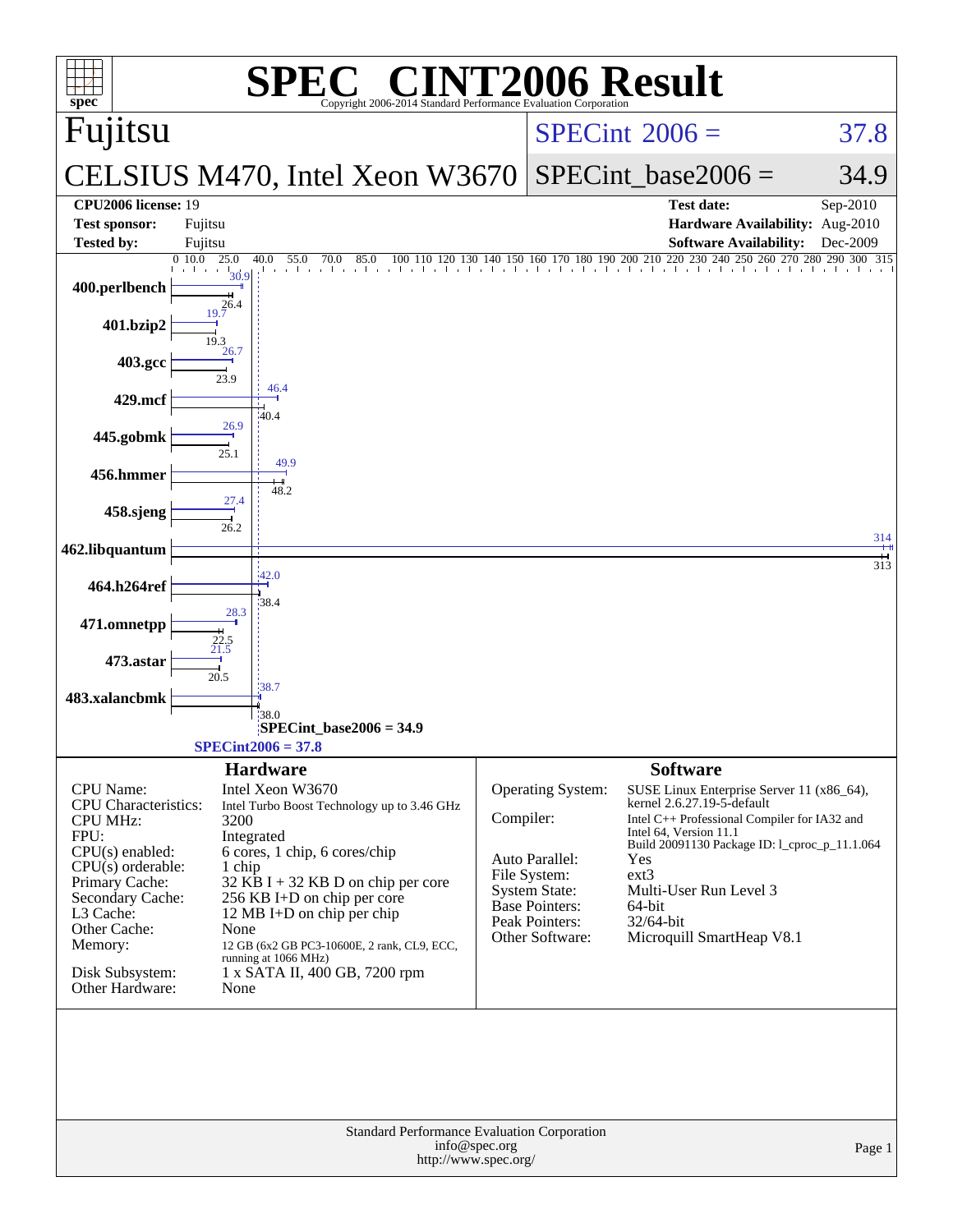# **[SPEC CINT2006 Result](http://www.spec.org/auto/cpu2006/Docs/result-fields.html#SPECCINT2006Result)**

# Fujitsu

# $SPECint2006 = 37.8$  $SPECint2006 = 37.8$

### CELSIUS M470, Intel Xeon W3670  $SPECTnt\_base2006 = 34.9$

**[CPU2006 license:](http://www.spec.org/auto/cpu2006/Docs/result-fields.html#CPU2006license)** 19 **[Test date:](http://www.spec.org/auto/cpu2006/Docs/result-fields.html#Testdate)** Sep-2010 **[Test sponsor:](http://www.spec.org/auto/cpu2006/Docs/result-fields.html#Testsponsor)** Fujitsu **[Hardware Availability:](http://www.spec.org/auto/cpu2006/Docs/result-fields.html#HardwareAvailability)** Aug-2010 **[Tested by:](http://www.spec.org/auto/cpu2006/Docs/result-fields.html#Testedby)** Fujitsu **[Software Availability:](http://www.spec.org/auto/cpu2006/Docs/result-fields.html#SoftwareAvailability)** Dec-2009

### **[Results Table](http://www.spec.org/auto/cpu2006/Docs/result-fields.html#ResultsTable)**

|                    |                                                                                                          |       | <b>Base</b>    |             |                |             |                |              | <b>Peak</b>    |              |                |              |
|--------------------|----------------------------------------------------------------------------------------------------------|-------|----------------|-------------|----------------|-------------|----------------|--------------|----------------|--------------|----------------|--------------|
| <b>Benchmark</b>   | <b>Seconds</b>                                                                                           | Ratio | <b>Seconds</b> | Ratio       | <b>Seconds</b> | Ratio       | <b>Seconds</b> | <b>Ratio</b> | <b>Seconds</b> | <b>Ratio</b> | <b>Seconds</b> | <b>Ratio</b> |
| 400.perlbench      | 368                                                                                                      | 26.6  | 390            | 25.1        | 371            | 26.4        | 316            | 30.9         | 315            | 31.0         | 324            | 30.1         |
| 401.bzip2          | 507                                                                                                      | 19.0  | 501            | <u>19.3</u> | 499            | 19.3        | 493            | 19.6         | <u>490</u>     | <u>19.7</u>  | 485            | 19.9         |
| $403.\mathrm{gcc}$ | 336                                                                                                      | 23.9  | 336            | 23.9        | 337            | 23.9        | 306            | 26.3         | 302            | 26.7         | 301            | 26.7         |
| $429$ mcf          | 226                                                                                                      | 40.4  | 226            | 40.4        | 226            | 40.3        | 198            | 46.1         | 196            | 46.5         | 197            | 46.4         |
| $445$ .gobmk       | 418                                                                                                      | 25.1  | 418            | 25.1        | 419            | 25.0        | 386            | 27.1         | 391            | 26.8         | 389            | 26.9         |
| $ 456$ .hmmer      | 194                                                                                                      | 48.2  | 209            | 44.7        | 191            | 48.8        | 187            | 49.9         | 187            | 49.9         | 187            | 49.9         |
| $458$ .sjeng       | 463                                                                                                      | 26.1  | 462            | 26.2        | 462            | 26.2        | 441            | 27.4         | 441            | 27.4         | 442            | 27.4         |
| 462.libquantum     | 66.8                                                                                                     | 310   | 66.2           | 313         | 66.2           | 313         | 66.0           | 314          | 65.8           | 315          | 66.6           | 311          |
| 464.h264ref        | 582                                                                                                      | 38.0  | 576            | 38.4        | 577            | <u>38.4</u> | 526            | 42.1         | 531            | 41.7         | 527            | 42.0         |
| $ 471$ .omnetpp    | 305                                                                                                      | 20.5  | 278            | 22.5        | 278            | 22.5        | 220            | 28.4         | 225            | 27.7         | 221            | 28.3         |
| $473$ . astar      | 342                                                                                                      | 20.5  | 342            | 20.5        | 338            | 20.8        | 326            | 21.5         | 331            | 21.2         | 326            | 21.6         |
| 483.xalancbmk      | 181                                                                                                      | 38.1  | 181            | 38.0        | 183            | 37.6        | 179            | 38.5         | 178            | 38.8         | 178            | 38.7         |
|                    | Results appear in the order in which they were run. Bold underlined text indicates a median measurement. |       |                |             |                |             |                |              |                |              |                |              |

### **[Operating System Notes](http://www.spec.org/auto/cpu2006/Docs/result-fields.html#OperatingSystemNotes)**

 'ulimit -s unlimited' was used to set the stacksize to unlimited prior to run OMP\_NUM\_THREADS set to number of cores KMP\_AFFINITY set to granularity=fine,scatter

## **[Platform Notes](http://www.spec.org/auto/cpu2006/Docs/result-fields.html#PlatformNotes)**

 BIOS configuration: Data Reuse Optimization = Disabled Hyper-Threading Technology = Disabled

## **[General Notes](http://www.spec.org/auto/cpu2006/Docs/result-fields.html#GeneralNotes)**

 For information about Fujitsu please visit: <http://www.fujitsu.com> Binaries were compiled on SLES 10 with Binutils 2.18.50.0.7.20080502

# **[Base Compiler Invocation](http://www.spec.org/auto/cpu2006/Docs/result-fields.html#BaseCompilerInvocation)**

[C benchmarks](http://www.spec.org/auto/cpu2006/Docs/result-fields.html#Cbenchmarks):  $\text{icc}$  -m64

[C++ benchmarks:](http://www.spec.org/auto/cpu2006/Docs/result-fields.html#CXXbenchmarks) [icpc -m64](http://www.spec.org/cpu2006/results/res2010q3/cpu2006-20100910-13174.flags.html#user_CXXbase_intel_icpc_64bit_fc66a5337ce925472a5c54ad6a0de310)

> Standard Performance Evaluation Corporation [info@spec.org](mailto:info@spec.org) <http://www.spec.org/>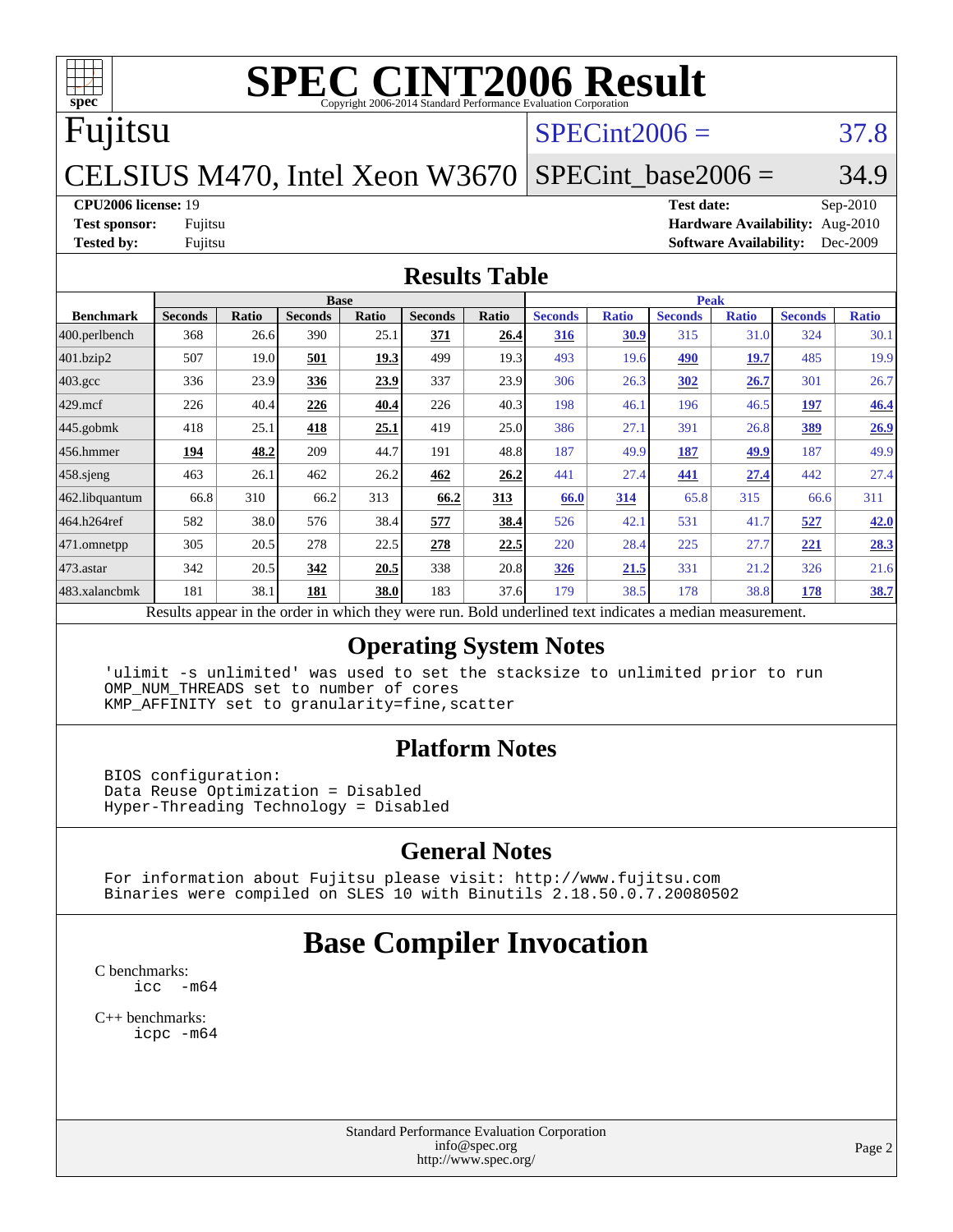# **[SPEC CINT2006 Result](http://www.spec.org/auto/cpu2006/Docs/result-fields.html#SPECCINT2006Result)**

Fujitsu

 $SPECint2006 = 37.8$  $SPECint2006 = 37.8$ 

CELSIUS M470, Intel Xeon W3670  $SPECTnt\_base2006 = 34.9$ 

**[CPU2006 license:](http://www.spec.org/auto/cpu2006/Docs/result-fields.html#CPU2006license)** 19 **[Test date:](http://www.spec.org/auto/cpu2006/Docs/result-fields.html#Testdate)** Sep-2010 **[Test sponsor:](http://www.spec.org/auto/cpu2006/Docs/result-fields.html#Testsponsor)** Fujitsu **[Hardware Availability:](http://www.spec.org/auto/cpu2006/Docs/result-fields.html#HardwareAvailability)** Aug-2010 **[Tested by:](http://www.spec.org/auto/cpu2006/Docs/result-fields.html#Testedby)** Fujitsu **[Software Availability:](http://www.spec.org/auto/cpu2006/Docs/result-fields.html#SoftwareAvailability)** Dec-2009

## **[Base Portability Flags](http://www.spec.org/auto/cpu2006/Docs/result-fields.html#BasePortabilityFlags)**

 400.perlbench: [-DSPEC\\_CPU\\_LP64](http://www.spec.org/cpu2006/results/res2010q3/cpu2006-20100910-13174.flags.html#b400.perlbench_basePORTABILITY_DSPEC_CPU_LP64) [-DSPEC\\_CPU\\_LINUX\\_X64](http://www.spec.org/cpu2006/results/res2010q3/cpu2006-20100910-13174.flags.html#b400.perlbench_baseCPORTABILITY_DSPEC_CPU_LINUX_X64) 401.bzip2: [-DSPEC\\_CPU\\_LP64](http://www.spec.org/cpu2006/results/res2010q3/cpu2006-20100910-13174.flags.html#suite_basePORTABILITY401_bzip2_DSPEC_CPU_LP64) 403.gcc: [-DSPEC\\_CPU\\_LP64](http://www.spec.org/cpu2006/results/res2010q3/cpu2006-20100910-13174.flags.html#suite_basePORTABILITY403_gcc_DSPEC_CPU_LP64) 429.mcf: [-DSPEC\\_CPU\\_LP64](http://www.spec.org/cpu2006/results/res2010q3/cpu2006-20100910-13174.flags.html#suite_basePORTABILITY429_mcf_DSPEC_CPU_LP64) 445.gobmk: [-DSPEC\\_CPU\\_LP64](http://www.spec.org/cpu2006/results/res2010q3/cpu2006-20100910-13174.flags.html#suite_basePORTABILITY445_gobmk_DSPEC_CPU_LP64) 456.hmmer: [-DSPEC\\_CPU\\_LP64](http://www.spec.org/cpu2006/results/res2010q3/cpu2006-20100910-13174.flags.html#suite_basePORTABILITY456_hmmer_DSPEC_CPU_LP64) 458.sjeng: [-DSPEC\\_CPU\\_LP64](http://www.spec.org/cpu2006/results/res2010q3/cpu2006-20100910-13174.flags.html#suite_basePORTABILITY458_sjeng_DSPEC_CPU_LP64) 462.libquantum: [-DSPEC\\_CPU\\_LP64](http://www.spec.org/cpu2006/results/res2010q3/cpu2006-20100910-13174.flags.html#suite_basePORTABILITY462_libquantum_DSPEC_CPU_LP64) [-DSPEC\\_CPU\\_LINUX](http://www.spec.org/cpu2006/results/res2010q3/cpu2006-20100910-13174.flags.html#b462.libquantum_baseCPORTABILITY_DSPEC_CPU_LINUX) 464.h264ref: [-DSPEC\\_CPU\\_LP64](http://www.spec.org/cpu2006/results/res2010q3/cpu2006-20100910-13174.flags.html#suite_basePORTABILITY464_h264ref_DSPEC_CPU_LP64) 471.omnetpp: [-DSPEC\\_CPU\\_LP64](http://www.spec.org/cpu2006/results/res2010q3/cpu2006-20100910-13174.flags.html#suite_basePORTABILITY471_omnetpp_DSPEC_CPU_LP64) 473.astar: [-DSPEC\\_CPU\\_LP64](http://www.spec.org/cpu2006/results/res2010q3/cpu2006-20100910-13174.flags.html#suite_basePORTABILITY473_astar_DSPEC_CPU_LP64) 483.xalancbmk: [-DSPEC\\_CPU\\_LP64](http://www.spec.org/cpu2006/results/res2010q3/cpu2006-20100910-13174.flags.html#suite_basePORTABILITY483_xalancbmk_DSPEC_CPU_LP64) [-DSPEC\\_CPU\\_LINUX](http://www.spec.org/cpu2006/results/res2010q3/cpu2006-20100910-13174.flags.html#b483.xalancbmk_baseCXXPORTABILITY_DSPEC_CPU_LINUX)

## **[Base Optimization Flags](http://www.spec.org/auto/cpu2006/Docs/result-fields.html#BaseOptimizationFlags)**

[C benchmarks](http://www.spec.org/auto/cpu2006/Docs/result-fields.html#Cbenchmarks):

[-xSSE4.2](http://www.spec.org/cpu2006/results/res2010q3/cpu2006-20100910-13174.flags.html#user_CCbase_f-xSSE42_f91528193cf0b216347adb8b939d4107) [-ipo](http://www.spec.org/cpu2006/results/res2010q3/cpu2006-20100910-13174.flags.html#user_CCbase_f-ipo) [-O3](http://www.spec.org/cpu2006/results/res2010q3/cpu2006-20100910-13174.flags.html#user_CCbase_f-O3) [-no-prec-div](http://www.spec.org/cpu2006/results/res2010q3/cpu2006-20100910-13174.flags.html#user_CCbase_f-no-prec-div) [-static](http://www.spec.org/cpu2006/results/res2010q3/cpu2006-20100910-13174.flags.html#user_CCbase_f-static) [-parallel](http://www.spec.org/cpu2006/results/res2010q3/cpu2006-20100910-13174.flags.html#user_CCbase_f-parallel) [-opt-prefetch](http://www.spec.org/cpu2006/results/res2010q3/cpu2006-20100910-13174.flags.html#user_CCbase_f-opt-prefetch)

[C++ benchmarks:](http://www.spec.org/auto/cpu2006/Docs/result-fields.html#CXXbenchmarks)

[-xSSE4.2](http://www.spec.org/cpu2006/results/res2010q3/cpu2006-20100910-13174.flags.html#user_CXXbase_f-xSSE42_f91528193cf0b216347adb8b939d4107) [-ipo](http://www.spec.org/cpu2006/results/res2010q3/cpu2006-20100910-13174.flags.html#user_CXXbase_f-ipo) [-O3](http://www.spec.org/cpu2006/results/res2010q3/cpu2006-20100910-13174.flags.html#user_CXXbase_f-O3) [-no-prec-div](http://www.spec.org/cpu2006/results/res2010q3/cpu2006-20100910-13174.flags.html#user_CXXbase_f-no-prec-div) [-opt-prefetch](http://www.spec.org/cpu2006/results/res2010q3/cpu2006-20100910-13174.flags.html#user_CXXbase_f-opt-prefetch) [-Wl,-z,muldefs](http://www.spec.org/cpu2006/results/res2010q3/cpu2006-20100910-13174.flags.html#user_CXXbase_link_force_multiple1_74079c344b956b9658436fd1b6dd3a8a) [-L/home/cmplr/usr3/alrahate/cpu2006.1.1.ic11.1/libic11.1-64bit -lsmartheap64](http://www.spec.org/cpu2006/results/res2010q3/cpu2006-20100910-13174.flags.html#user_CXXbase_SmartHeap64_e2306cda84805d1ab360117a79ff779c)

## **[Base Other Flags](http://www.spec.org/auto/cpu2006/Docs/result-fields.html#BaseOtherFlags)**

[C benchmarks](http://www.spec.org/auto/cpu2006/Docs/result-fields.html#Cbenchmarks):

403.gcc: [-Dalloca=\\_alloca](http://www.spec.org/cpu2006/results/res2010q3/cpu2006-20100910-13174.flags.html#b403.gcc_baseEXTRA_CFLAGS_Dalloca_be3056838c12de2578596ca5467af7f3)

# **[Peak Compiler Invocation](http://www.spec.org/auto/cpu2006/Docs/result-fields.html#PeakCompilerInvocation)**

[C benchmarks \(except as noted below\)](http://www.spec.org/auto/cpu2006/Docs/result-fields.html#Cbenchmarksexceptasnotedbelow):

[icc -m64](http://www.spec.org/cpu2006/results/res2010q3/cpu2006-20100910-13174.flags.html#user_CCpeak_intel_icc_64bit_f346026e86af2a669e726fe758c88044)

400.perlbench: [icc -m32](http://www.spec.org/cpu2006/results/res2010q3/cpu2006-20100910-13174.flags.html#user_peakCCLD400_perlbench_intel_icc_32bit_a6a621f8d50482236b970c6ac5f55f93)

429.mcf: [icc -m32](http://www.spec.org/cpu2006/results/res2010q3/cpu2006-20100910-13174.flags.html#user_peakCCLD429_mcf_intel_icc_32bit_a6a621f8d50482236b970c6ac5f55f93)

445.gobmk: [icc -m32](http://www.spec.org/cpu2006/results/res2010q3/cpu2006-20100910-13174.flags.html#user_peakCCLD445_gobmk_intel_icc_32bit_a6a621f8d50482236b970c6ac5f55f93)

464.h264ref: [icc -m32](http://www.spec.org/cpu2006/results/res2010q3/cpu2006-20100910-13174.flags.html#user_peakCCLD464_h264ref_intel_icc_32bit_a6a621f8d50482236b970c6ac5f55f93)

[C++ benchmarks \(except as noted below\):](http://www.spec.org/auto/cpu2006/Docs/result-fields.html#CXXbenchmarksexceptasnotedbelow) [icpc -m32](http://www.spec.org/cpu2006/results/res2010q3/cpu2006-20100910-13174.flags.html#user_CXXpeak_intel_icpc_32bit_4e5a5ef1a53fd332b3c49e69c3330699)

Continued on next page

Standard Performance Evaluation Corporation [info@spec.org](mailto:info@spec.org) <http://www.spec.org/>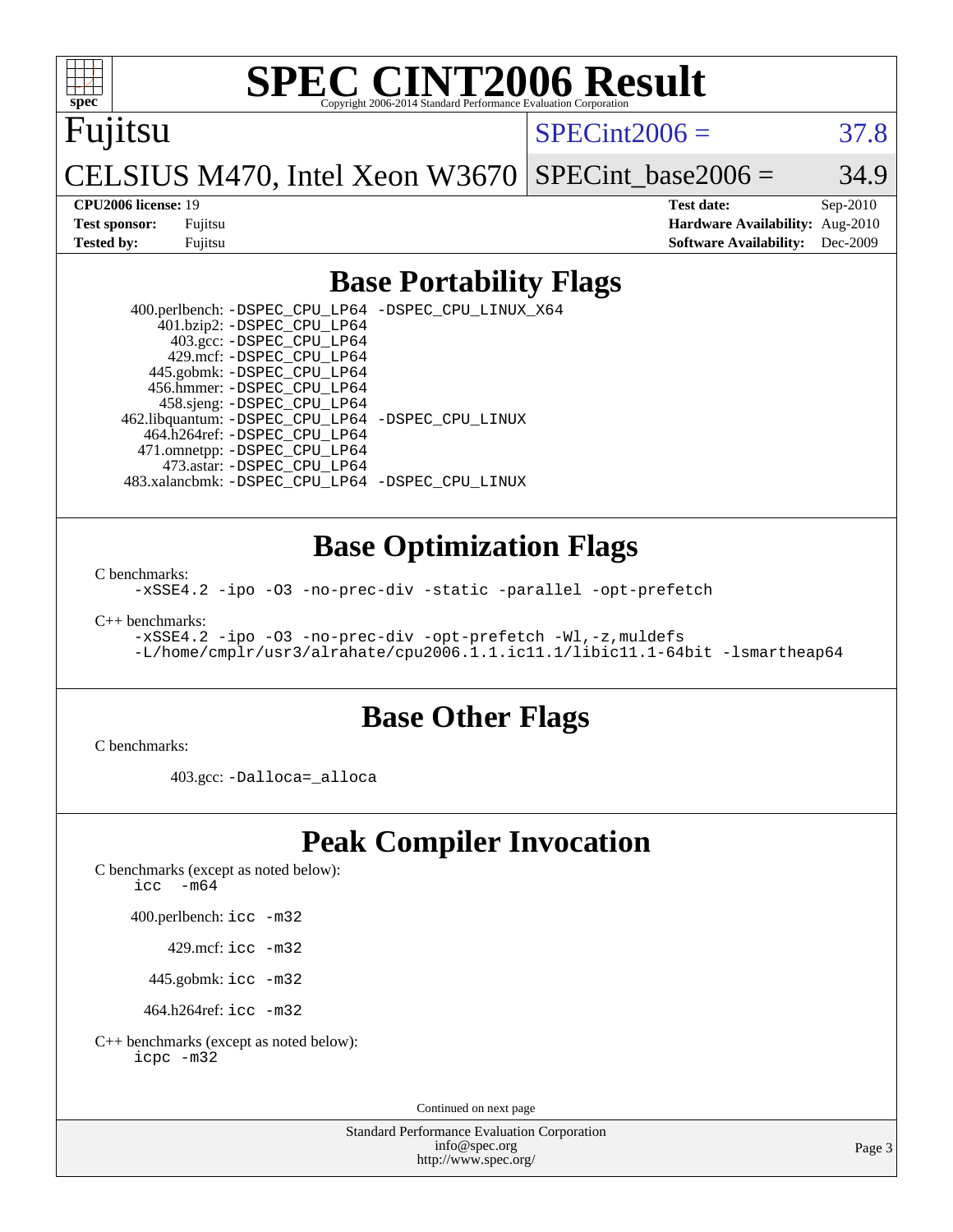

# **[SPEC CINT2006 Result](http://www.spec.org/auto/cpu2006/Docs/result-fields.html#SPECCINT2006Result)**

Fujitsu

 $SPECint2006 = 37.8$  $SPECint2006 = 37.8$ 

CELSIUS M470, Intel Xeon W3670  $SPECTnt\_base2006 = 34.9$ 

**[CPU2006 license:](http://www.spec.org/auto/cpu2006/Docs/result-fields.html#CPU2006license)** 19 **[Test date:](http://www.spec.org/auto/cpu2006/Docs/result-fields.html#Testdate)** Sep-2010 **[Test sponsor:](http://www.spec.org/auto/cpu2006/Docs/result-fields.html#Testsponsor)** Fujitsu **[Hardware Availability:](http://www.spec.org/auto/cpu2006/Docs/result-fields.html#HardwareAvailability)** Aug-2010 **[Tested by:](http://www.spec.org/auto/cpu2006/Docs/result-fields.html#Testedby)** Fujitsu **[Software Availability:](http://www.spec.org/auto/cpu2006/Docs/result-fields.html#SoftwareAvailability)** Dec-2009

# **[Peak Compiler Invocation \(Continued\)](http://www.spec.org/auto/cpu2006/Docs/result-fields.html#PeakCompilerInvocation)**

473.astar: [icpc -m64](http://www.spec.org/cpu2006/results/res2010q3/cpu2006-20100910-13174.flags.html#user_peakCXXLD473_astar_intel_icpc_64bit_fc66a5337ce925472a5c54ad6a0de310)

## **[Peak Portability Flags](http://www.spec.org/auto/cpu2006/Docs/result-fields.html#PeakPortabilityFlags)**

 400.perlbench: [-DSPEC\\_CPU\\_LINUX\\_IA32](http://www.spec.org/cpu2006/results/res2010q3/cpu2006-20100910-13174.flags.html#b400.perlbench_peakCPORTABILITY_DSPEC_CPU_LINUX_IA32) 401.bzip2: [-DSPEC\\_CPU\\_LP64](http://www.spec.org/cpu2006/results/res2010q3/cpu2006-20100910-13174.flags.html#suite_peakPORTABILITY401_bzip2_DSPEC_CPU_LP64)

 403.gcc: [-DSPEC\\_CPU\\_LP64](http://www.spec.org/cpu2006/results/res2010q3/cpu2006-20100910-13174.flags.html#suite_peakPORTABILITY403_gcc_DSPEC_CPU_LP64) 456.hmmer: [-DSPEC\\_CPU\\_LP64](http://www.spec.org/cpu2006/results/res2010q3/cpu2006-20100910-13174.flags.html#suite_peakPORTABILITY456_hmmer_DSPEC_CPU_LP64) 458.sjeng: [-DSPEC\\_CPU\\_LP64](http://www.spec.org/cpu2006/results/res2010q3/cpu2006-20100910-13174.flags.html#suite_peakPORTABILITY458_sjeng_DSPEC_CPU_LP64) 462.libquantum: [-DSPEC\\_CPU\\_LP64](http://www.spec.org/cpu2006/results/res2010q3/cpu2006-20100910-13174.flags.html#suite_peakPORTABILITY462_libquantum_DSPEC_CPU_LP64) [-DSPEC\\_CPU\\_LINUX](http://www.spec.org/cpu2006/results/res2010q3/cpu2006-20100910-13174.flags.html#b462.libquantum_peakCPORTABILITY_DSPEC_CPU_LINUX) 473.astar: [-DSPEC\\_CPU\\_LP64](http://www.spec.org/cpu2006/results/res2010q3/cpu2006-20100910-13174.flags.html#suite_peakPORTABILITY473_astar_DSPEC_CPU_LP64) 483.xalancbmk: [-DSPEC\\_CPU\\_LINUX](http://www.spec.org/cpu2006/results/res2010q3/cpu2006-20100910-13174.flags.html#b483.xalancbmk_peakCXXPORTABILITY_DSPEC_CPU_LINUX)

# **[Peak Optimization Flags](http://www.spec.org/auto/cpu2006/Docs/result-fields.html#PeakOptimizationFlags)**

[C benchmarks](http://www.spec.org/auto/cpu2006/Docs/result-fields.html#Cbenchmarks):

 400.perlbench: [-xSSE4.2](http://www.spec.org/cpu2006/results/res2010q3/cpu2006-20100910-13174.flags.html#user_peakPASS2_CFLAGSPASS2_LDCFLAGS400_perlbench_f-xSSE42_f91528193cf0b216347adb8b939d4107)(pass 2) [-prof-gen](http://www.spec.org/cpu2006/results/res2010q3/cpu2006-20100910-13174.flags.html#user_peakPASS1_CFLAGSPASS1_LDCFLAGS400_perlbench_prof_gen_e43856698f6ca7b7e442dfd80e94a8fc)(pass 1) [-ipo](http://www.spec.org/cpu2006/results/res2010q3/cpu2006-20100910-13174.flags.html#user_peakPASS2_CFLAGSPASS2_LDCFLAGS400_perlbench_f-ipo)(pass 2) [-O3](http://www.spec.org/cpu2006/results/res2010q3/cpu2006-20100910-13174.flags.html#user_peakPASS2_CFLAGSPASS2_LDCFLAGS400_perlbench_f-O3)(pass 2) [-no-prec-div](http://www.spec.org/cpu2006/results/res2010q3/cpu2006-20100910-13174.flags.html#user_peakPASS2_CFLAGSPASS2_LDCFLAGS400_perlbench_f-no-prec-div)(pass 2) [-static](http://www.spec.org/cpu2006/results/res2010q3/cpu2006-20100910-13174.flags.html#user_peakPASS2_CFLAGSPASS2_LDCFLAGS400_perlbench_f-static)(pass 2) [-prof-use](http://www.spec.org/cpu2006/results/res2010q3/cpu2006-20100910-13174.flags.html#user_peakPASS2_CFLAGSPASS2_LDCFLAGS400_perlbench_prof_use_bccf7792157ff70d64e32fe3e1250b55)(pass 2) [-ansi-alias](http://www.spec.org/cpu2006/results/res2010q3/cpu2006-20100910-13174.flags.html#user_peakCOPTIMIZE400_perlbench_f-ansi-alias) [-opt-prefetch](http://www.spec.org/cpu2006/results/res2010q3/cpu2006-20100910-13174.flags.html#user_peakCOPTIMIZE400_perlbench_f-opt-prefetch) 401.bzip2: [-xSSE4.2](http://www.spec.org/cpu2006/results/res2010q3/cpu2006-20100910-13174.flags.html#user_peakPASS2_CFLAGSPASS2_LDCFLAGS401_bzip2_f-xSSE42_f91528193cf0b216347adb8b939d4107)(pass 2) [-prof-gen](http://www.spec.org/cpu2006/results/res2010q3/cpu2006-20100910-13174.flags.html#user_peakPASS1_CFLAGSPASS1_LDCFLAGS401_bzip2_prof_gen_e43856698f6ca7b7e442dfd80e94a8fc)(pass 1) [-ipo](http://www.spec.org/cpu2006/results/res2010q3/cpu2006-20100910-13174.flags.html#user_peakPASS2_CFLAGSPASS2_LDCFLAGS401_bzip2_f-ipo)(pass 2) [-O3](http://www.spec.org/cpu2006/results/res2010q3/cpu2006-20100910-13174.flags.html#user_peakPASS2_CFLAGSPASS2_LDCFLAGS401_bzip2_f-O3)(pass 2) [-no-prec-div](http://www.spec.org/cpu2006/results/res2010q3/cpu2006-20100910-13174.flags.html#user_peakCOPTIMIZEPASS2_CFLAGSPASS2_LDCFLAGS401_bzip2_f-no-prec-div) [-static](http://www.spec.org/cpu2006/results/res2010q3/cpu2006-20100910-13174.flags.html#user_peakPASS2_CFLAGSPASS2_LDCFLAGS401_bzip2_f-static)(pass 2) [-prof-use](http://www.spec.org/cpu2006/results/res2010q3/cpu2006-20100910-13174.flags.html#user_peakPASS2_CFLAGSPASS2_LDCFLAGS401_bzip2_prof_use_bccf7792157ff70d64e32fe3e1250b55)(pass 2) [-auto-ilp32](http://www.spec.org/cpu2006/results/res2010q3/cpu2006-20100910-13174.flags.html#user_peakCOPTIMIZE401_bzip2_f-auto-ilp32) [-opt-prefetch](http://www.spec.org/cpu2006/results/res2010q3/cpu2006-20100910-13174.flags.html#user_peakCOPTIMIZE401_bzip2_f-opt-prefetch) [-ansi-alias](http://www.spec.org/cpu2006/results/res2010q3/cpu2006-20100910-13174.flags.html#user_peakCOPTIMIZE401_bzip2_f-ansi-alias) 403.gcc: [-xSSE4.2](http://www.spec.org/cpu2006/results/res2010q3/cpu2006-20100910-13174.flags.html#user_peakCOPTIMIZE403_gcc_f-xSSE42_f91528193cf0b216347adb8b939d4107) [-ipo](http://www.spec.org/cpu2006/results/res2010q3/cpu2006-20100910-13174.flags.html#user_peakCOPTIMIZE403_gcc_f-ipo) [-O3](http://www.spec.org/cpu2006/results/res2010q3/cpu2006-20100910-13174.flags.html#user_peakCOPTIMIZE403_gcc_f-O3) [-no-prec-div](http://www.spec.org/cpu2006/results/res2010q3/cpu2006-20100910-13174.flags.html#user_peakCOPTIMIZE403_gcc_f-no-prec-div) [-static](http://www.spec.org/cpu2006/results/res2010q3/cpu2006-20100910-13174.flags.html#user_peakCOPTIMIZE403_gcc_f-static) [-inline-calloc](http://www.spec.org/cpu2006/results/res2010q3/cpu2006-20100910-13174.flags.html#user_peakCOPTIMIZE403_gcc_f-inline-calloc) [-opt-malloc-options=3](http://www.spec.org/cpu2006/results/res2010q3/cpu2006-20100910-13174.flags.html#user_peakCOPTIMIZE403_gcc_f-opt-malloc-options_13ab9b803cf986b4ee62f0a5998c2238) [-auto-ilp32](http://www.spec.org/cpu2006/results/res2010q3/cpu2006-20100910-13174.flags.html#user_peakCOPTIMIZE403_gcc_f-auto-ilp32) 429.mcf: [-xSSE4.2](http://www.spec.org/cpu2006/results/res2010q3/cpu2006-20100910-13174.flags.html#user_peakCOPTIMIZE429_mcf_f-xSSE42_f91528193cf0b216347adb8b939d4107) [-ipo](http://www.spec.org/cpu2006/results/res2010q3/cpu2006-20100910-13174.flags.html#user_peakCOPTIMIZE429_mcf_f-ipo) [-O3](http://www.spec.org/cpu2006/results/res2010q3/cpu2006-20100910-13174.flags.html#user_peakCOPTIMIZE429_mcf_f-O3) [-no-prec-div](http://www.spec.org/cpu2006/results/res2010q3/cpu2006-20100910-13174.flags.html#user_peakCOPTIMIZE429_mcf_f-no-prec-div) [-static](http://www.spec.org/cpu2006/results/res2010q3/cpu2006-20100910-13174.flags.html#user_peakCOPTIMIZE429_mcf_f-static) [-opt-prefetch](http://www.spec.org/cpu2006/results/res2010q3/cpu2006-20100910-13174.flags.html#user_peakCOPTIMIZE429_mcf_f-opt-prefetch) 445.gobmk: [-xSSE4.2](http://www.spec.org/cpu2006/results/res2010q3/cpu2006-20100910-13174.flags.html#user_peakPASS2_CFLAGSPASS2_LDCFLAGS445_gobmk_f-xSSE42_f91528193cf0b216347adb8b939d4107)(pass 2) [-prof-gen](http://www.spec.org/cpu2006/results/res2010q3/cpu2006-20100910-13174.flags.html#user_peakPASS1_CFLAGSPASS1_LDCFLAGS445_gobmk_prof_gen_e43856698f6ca7b7e442dfd80e94a8fc)(pass 1) [-prof-use](http://www.spec.org/cpu2006/results/res2010q3/cpu2006-20100910-13174.flags.html#user_peakPASS2_CFLAGSPASS2_LDCFLAGS445_gobmk_prof_use_bccf7792157ff70d64e32fe3e1250b55)(pass 2) [-O2](http://www.spec.org/cpu2006/results/res2010q3/cpu2006-20100910-13174.flags.html#user_peakCOPTIMIZE445_gobmk_f-O2) [-ipo](http://www.spec.org/cpu2006/results/res2010q3/cpu2006-20100910-13174.flags.html#user_peakCOPTIMIZE445_gobmk_f-ipo) [-no-prec-div](http://www.spec.org/cpu2006/results/res2010q3/cpu2006-20100910-13174.flags.html#user_peakCOPTIMIZE445_gobmk_f-no-prec-div) [-ansi-alias](http://www.spec.org/cpu2006/results/res2010q3/cpu2006-20100910-13174.flags.html#user_peakCOPTIMIZE445_gobmk_f-ansi-alias) 456.hmmer: [-xSSE4.2](http://www.spec.org/cpu2006/results/res2010q3/cpu2006-20100910-13174.flags.html#user_peakCOPTIMIZE456_hmmer_f-xSSE42_f91528193cf0b216347adb8b939d4107) [-ipo](http://www.spec.org/cpu2006/results/res2010q3/cpu2006-20100910-13174.flags.html#user_peakCOPTIMIZE456_hmmer_f-ipo) [-O3](http://www.spec.org/cpu2006/results/res2010q3/cpu2006-20100910-13174.flags.html#user_peakCOPTIMIZE456_hmmer_f-O3) [-no-prec-div](http://www.spec.org/cpu2006/results/res2010q3/cpu2006-20100910-13174.flags.html#user_peakCOPTIMIZE456_hmmer_f-no-prec-div) [-static](http://www.spec.org/cpu2006/results/res2010q3/cpu2006-20100910-13174.flags.html#user_peakCOPTIMIZE456_hmmer_f-static) [-unroll2](http://www.spec.org/cpu2006/results/res2010q3/cpu2006-20100910-13174.flags.html#user_peakCOPTIMIZE456_hmmer_f-unroll_784dae83bebfb236979b41d2422d7ec2) [-ansi-alias](http://www.spec.org/cpu2006/results/res2010q3/cpu2006-20100910-13174.flags.html#user_peakCOPTIMIZE456_hmmer_f-ansi-alias) [-auto-ilp32](http://www.spec.org/cpu2006/results/res2010q3/cpu2006-20100910-13174.flags.html#user_peakCOPTIMIZE456_hmmer_f-auto-ilp32) 458.sjeng: [-xSSE4.2](http://www.spec.org/cpu2006/results/res2010q3/cpu2006-20100910-13174.flags.html#user_peakPASS2_CFLAGSPASS2_LDCFLAGS458_sjeng_f-xSSE42_f91528193cf0b216347adb8b939d4107)(pass 2) [-prof-gen](http://www.spec.org/cpu2006/results/res2010q3/cpu2006-20100910-13174.flags.html#user_peakPASS1_CFLAGSPASS1_LDCFLAGS458_sjeng_prof_gen_e43856698f6ca7b7e442dfd80e94a8fc)(pass 1) [-ipo](http://www.spec.org/cpu2006/results/res2010q3/cpu2006-20100910-13174.flags.html#user_peakPASS2_CFLAGSPASS2_LDCFLAGS458_sjeng_f-ipo)(pass 2) [-O3](http://www.spec.org/cpu2006/results/res2010q3/cpu2006-20100910-13174.flags.html#user_peakPASS2_CFLAGSPASS2_LDCFLAGS458_sjeng_f-O3)(pass 2) [-no-prec-div](http://www.spec.org/cpu2006/results/res2010q3/cpu2006-20100910-13174.flags.html#user_peakPASS2_CFLAGSPASS2_LDCFLAGS458_sjeng_f-no-prec-div)(pass 2) [-static](http://www.spec.org/cpu2006/results/res2010q3/cpu2006-20100910-13174.flags.html#user_peakPASS2_CFLAGSPASS2_LDCFLAGS458_sjeng_f-static)(pass 2) [-prof-use](http://www.spec.org/cpu2006/results/res2010q3/cpu2006-20100910-13174.flags.html#user_peakPASS2_CFLAGSPASS2_LDCFLAGS458_sjeng_prof_use_bccf7792157ff70d64e32fe3e1250b55)(pass 2) [-unroll4](http://www.spec.org/cpu2006/results/res2010q3/cpu2006-20100910-13174.flags.html#user_peakCOPTIMIZE458_sjeng_f-unroll_4e5e4ed65b7fd20bdcd365bec371b81f) 462.libquantum: [-xSSE4.2](http://www.spec.org/cpu2006/results/res2010q3/cpu2006-20100910-13174.flags.html#user_peakCOPTIMIZE462_libquantum_f-xSSE42_f91528193cf0b216347adb8b939d4107) [-ipo](http://www.spec.org/cpu2006/results/res2010q3/cpu2006-20100910-13174.flags.html#user_peakCOPTIMIZE462_libquantum_f-ipo) [-O3](http://www.spec.org/cpu2006/results/res2010q3/cpu2006-20100910-13174.flags.html#user_peakCOPTIMIZE462_libquantum_f-O3) [-no-prec-div](http://www.spec.org/cpu2006/results/res2010q3/cpu2006-20100910-13174.flags.html#user_peakCOPTIMIZE462_libquantum_f-no-prec-div) [-static](http://www.spec.org/cpu2006/results/res2010q3/cpu2006-20100910-13174.flags.html#user_peakCOPTIMIZE462_libquantum_f-static) [-parallel](http://www.spec.org/cpu2006/results/res2010q3/cpu2006-20100910-13174.flags.html#user_peakCOPTIMIZE462_libquantum_f-parallel) [-opt-prefetch](http://www.spec.org/cpu2006/results/res2010q3/cpu2006-20100910-13174.flags.html#user_peakCOPTIMIZE462_libquantum_f-opt-prefetch) [-par-schedule-static=32768](http://www.spec.org/cpu2006/results/res2010q3/cpu2006-20100910-13174.flags.html#user_peakCOPTIMIZE462_libquantum_f-par-schedule_9386bcd99ba64e99ee01d1aafefddd14) [-ansi-alias](http://www.spec.org/cpu2006/results/res2010q3/cpu2006-20100910-13174.flags.html#user_peakCOPTIMIZE462_libquantum_f-ansi-alias) 464.h264ref: [-xSSE4.2](http://www.spec.org/cpu2006/results/res2010q3/cpu2006-20100910-13174.flags.html#user_peakPASS2_CFLAGSPASS2_LDCFLAGS464_h264ref_f-xSSE42_f91528193cf0b216347adb8b939d4107)(pass 2) [-prof-gen](http://www.spec.org/cpu2006/results/res2010q3/cpu2006-20100910-13174.flags.html#user_peakPASS1_CFLAGSPASS1_LDCFLAGS464_h264ref_prof_gen_e43856698f6ca7b7e442dfd80e94a8fc)(pass 1) [-ipo](http://www.spec.org/cpu2006/results/res2010q3/cpu2006-20100910-13174.flags.html#user_peakPASS2_CFLAGSPASS2_LDCFLAGS464_h264ref_f-ipo)(pass 2) [-O3](http://www.spec.org/cpu2006/results/res2010q3/cpu2006-20100910-13174.flags.html#user_peakPASS2_CFLAGSPASS2_LDCFLAGS464_h264ref_f-O3)(pass 2) [-no-prec-div](http://www.spec.org/cpu2006/results/res2010q3/cpu2006-20100910-13174.flags.html#user_peakPASS2_CFLAGSPASS2_LDCFLAGS464_h264ref_f-no-prec-div)(pass 2) [-static](http://www.spec.org/cpu2006/results/res2010q3/cpu2006-20100910-13174.flags.html#user_peakPASS2_CFLAGSPASS2_LDCFLAGS464_h264ref_f-static)(pass 2) [-prof-use](http://www.spec.org/cpu2006/results/res2010q3/cpu2006-20100910-13174.flags.html#user_peakPASS2_CFLAGSPASS2_LDCFLAGS464_h264ref_prof_use_bccf7792157ff70d64e32fe3e1250b55)(pass 2) [-unroll2](http://www.spec.org/cpu2006/results/res2010q3/cpu2006-20100910-13174.flags.html#user_peakCOPTIMIZE464_h264ref_f-unroll_784dae83bebfb236979b41d2422d7ec2) [-ansi-alias](http://www.spec.org/cpu2006/results/res2010q3/cpu2006-20100910-13174.flags.html#user_peakCOPTIMIZE464_h264ref_f-ansi-alias)

Continued on next page

Standard Performance Evaluation Corporation [info@spec.org](mailto:info@spec.org) <http://www.spec.org/>